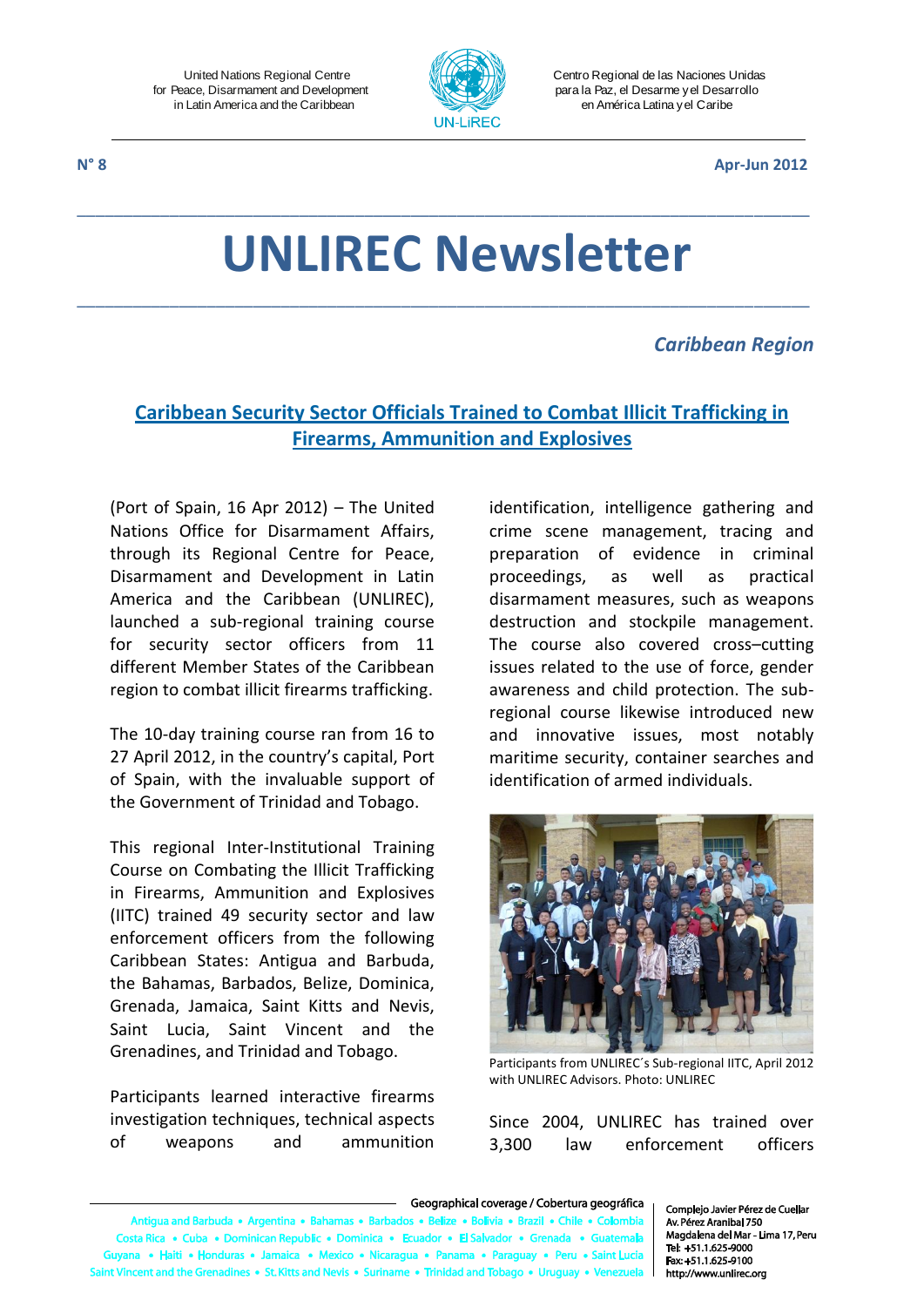

Centro Regional de las Naciones Unidas para la Paz, el Desarme y el Desarrollo en América Latina y el Caribe

throughout Latin America and the Caribbean, thus strengthening the capacities of States in the region to address the problem of the proliferation of and trafficking in illicit firearms.

This training course forms part of UNLIREC's Firearms Assistance Package to Caribbean States, which began in 2010, with the financial support of Canada and the United States of America. UNLIREC´s Assistance Package strengthens State capacity to implement relevant international and regional disarmament instruments, such as the United Nations Programme of Action on Small Arms (UN 2001 PoA) and the CIFTA Convention.

In parallel to this sub-regional training course, UNLIREC also provided technical assistance to the Government of Trinidad and Tobago in the destruction of surplus and obsolete firearms and ammunition.

# **Caribbean States Increase Efforts to Combat Sea-borne Illicit Arms Trafficking during UNLIREC event in Trinidad and Tobago**

(Port of Spain, 21-22 Jun 2012) – UNLIREC, in collaboration with the Government of Trinidad and Tobago, convened a Roundtable on Combating Illicit Trafficking in Small Arms and Light Weapons through Strengthened Border Control with the financial support of Australia, Canada and New Zealand.



Cross section of participants at the Roundtable Photo: UNLIREC

12 Caribbean States and a select group of international experts gathered in Port of Spain to discuss how best to strengthen national capacities and promote regional cooperation to combat the illicit trafficking in small arms and light weapons (SALW)

and their ammunition by focusing on maritime border controls.

The roundtable participants aimed to identify a range of other practical steps to address the challenges expressed by Caribbean Governments in preventing illicit SALW trafficking associated with organized crime and drug trafficking at coastal borders and between island States. The roundtable also considered inputs to the 2012 Review Conference on the UN 2001 PoA in this area.

Practical tools, such as UNLIREC's specialized module on illicit SALW trafficking in border management contexts was presented as a supplement to its flagship Inter-Institutional Course on Combating Illicit Trafficking in Firearms, Ammunition and Explosives (IITC), along with a UNLIREC discussion paper on seaborne illicit trafficking in SALW, Ammunition and Explosives in the Caribbean Region during the two-day event to stimulate and guide discussion

los • Beli Antigua and Barbuda . Argentina . Bah as • Bar e • Bolivia • Brazil • Chile • Colombia Costa Rica • Cuba • Dominican Republic • Dominica • Ecua dor . El Salvador . Gr na • Haiti • Honduras • Jamaica • Mexico • Nicaragua • Panama • Paraguay • Peru • Saint Lu Vincent and the Grenadines • St. Kitts and Nevis • Suriname • Trinidad and Tobago • Urugu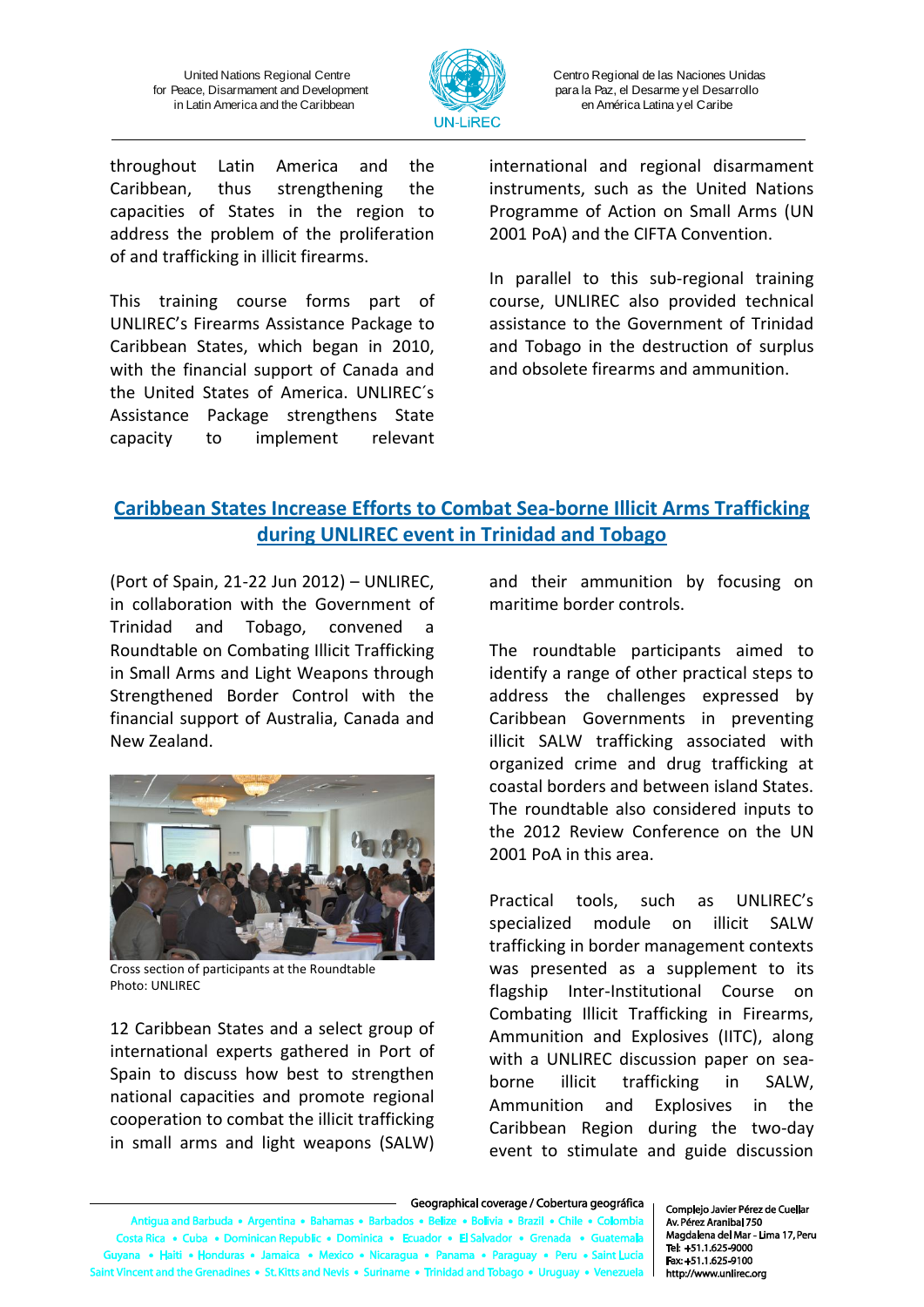

Centro Regional de las Naciones Unidas para la Paz, el Desarme y el Desarrollo en América Latina y el Caribe

on the topic. These are just two of the tools forming a wide gamut of technical assistance available to Caribbean States to address this issue. This training course forms part of UNLIREC's Firearms Assistance Package to Caribbean States, which began in 2010, with the financial support of Canada and the United States of America.

## **More than 1,000 Surplus and Obsolete Small Arms Destroyed with UNLIREC Assistance in Port of Spain**

(Port of Spain, 25-29 Jun 2012) – The Government of Trinidad and Tobago (GoTT), with on-going assistance from UNLIREC, destroyed 1,150 surplus and obsolete small arms, including semiautomatic machine guns, pistols and revolvers. The weapons were destroyed at the Trinidad and Tobago Defence Force (TTDF) Teteron Barracks using a combination of hydraulic shears and disc saws provided to the Government by UNLIREC. The destruction process included independent monitoring and verification undertaken by UNLIREC personnel.

A ceremonial destruction and closing ceremony took place on 29 June at the Teteron Barracks. During the ceremony, Chief of Defence Staff, Brigadier Kenrick Maharaj; Heads of Divisions; and members of the diplomatic community were addressed by Lt Col. Darnley Wyke of the TTDF; Deputy Permanent Secretary of the Ministry of National Security, Dr Wendy Quamina-Yorke; and UNLIREC Senior Programme Officer, Ms Juliet Solomon.

The UNLIREC-assisted destruction activities in the country are made possible with the financial support of the US Department of State´s Office for Weapons Removal and Abatement. These activities form part of UNLIREC´s Caribbean

Assistance Programme, launched in Kingston, Jamaica in April 2010, and carried out in 8 Caribbean countries with the financial support of Canada and the United States of America.



Photo: UNLIREC

Since October 2011, UNLIREC has assisted the GoTT in the destruction of 2,305 surplus, obsolete and confiscated small arms, more than five tonnes of small arms ammunition and has provided equipment and training in order to guarantee permanent national capacity for weapons and ammunition destruction.

The destruction of small arms and ammunition in cooperation with the GoTT forms part of joint efforts to combat illicit SALW trafficking, strengthen the capacity of the country's security forces and reduce armed violence throughout the country.

los • Beliz tigua and Barbuda • Argentina • Bah mas . Barl e • Bolivia • Brazil • Chile • Colombia Costa Rica • Cuba • Dominican Republic • Dominica • Ecua dor . El Salvador . Gr na • Haiti • Honduras • Jamaica • Mexico • Nicaragua • Panama • Paraguay • Peru • Saint Luc Vincent and the Grenadines • St. Kitts and Nevis • Suriname • Trinidad and Tobago • Urugu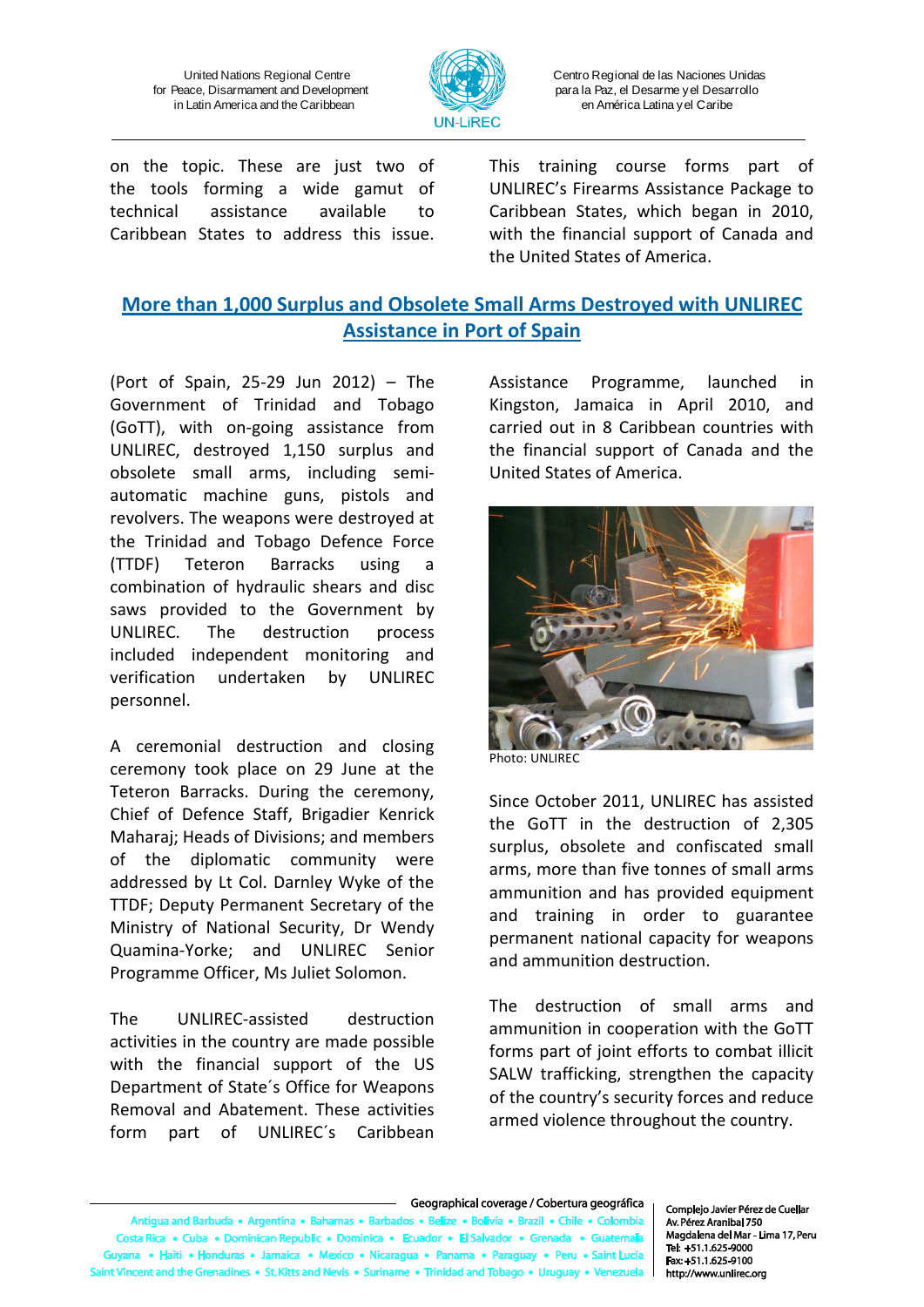

Centro Regional de las Naciones Unidas para la Paz, el Desarme y el Desarrollo en América Latina y el Caribe

# **In the Spotlight**

# **UNLIREC delivers Hydraulic Shears for Firearms Destruction to Eight Caribbean States**



The United Nations Office for Disarmament's Regional Centre for Peace, Disarmament and Development in Latin America and the Caribbean (UNLIREC), with the financial support of the US State Department Office for Weapons Removal and Abatement has procured and delivered 8 sets of Hydraulic Shears to the Governments of the Bahamas; Belize; Dominican Republic; Grenada; Jamaica; St Lucia; St Vincent and the Grenadines; and Trinidad and Tobago. The shears will ensure that the

Governments have permanent technical and human resource capacity to destroy surplus, obsolete and confiscated firearms.

Delivery of the shears forms part of UNLIREC´s Firearms Destruction and Stockpile Management Assistance Package for Caribbean States aimed at reducing illicit small arms trafficking by reducing the risk of theft and diversion from government holdings of operational, confiscated, surplus and obsolete small arms, ammunition and explosives. Under the Assistance Package, UNLIREC has already provided 40 international standard padlocks to enhance levels of storage and security at key government stockpiles. The padlocks have been installed in stockpile facilities throughout the region.

The shears were delivered during the month of May 2012 and were accompanied by training on their use and maintenance provided to officials from Defence Forces, Police, Customs, Coast Guard and Prisons services. A total of 510 weapons were destroyed during the training sessions and 74 officials across the region were trained.

UNLIREC assistance to Caribbean beneficiary countries will continue under the Assistance Package for the June 2012 – May 2013 period and will include, inter alia, establishment of safe and efficient methods for destruction and disposal of weapons, ammunitions and explosives based on UN standards; development of independent weapons monitoring and verification methodologies; and legal review of national firearms legislation and regulations in the Caribbean to ensure State compliance with key international instruments.



#### Geographical coverage / Cobertura geográfica

tigua and Barbuda • Argentina • Bah mas • Barba dos • Belize • Bolivia • Brazil • Chile • Colombia Costa Rica · Cuba · Dominican Republic · Dominica · Ecuador · El Salvador · Gr na • Haiti • Honduras • Jamaica • Mexico • Nicaragua • Panama • Paraguay • Peru • Saint Luci Vincent and the Grenadines • St. Kitts and Nevis • Suriname • Trinidad and Tobago • Uruguay • V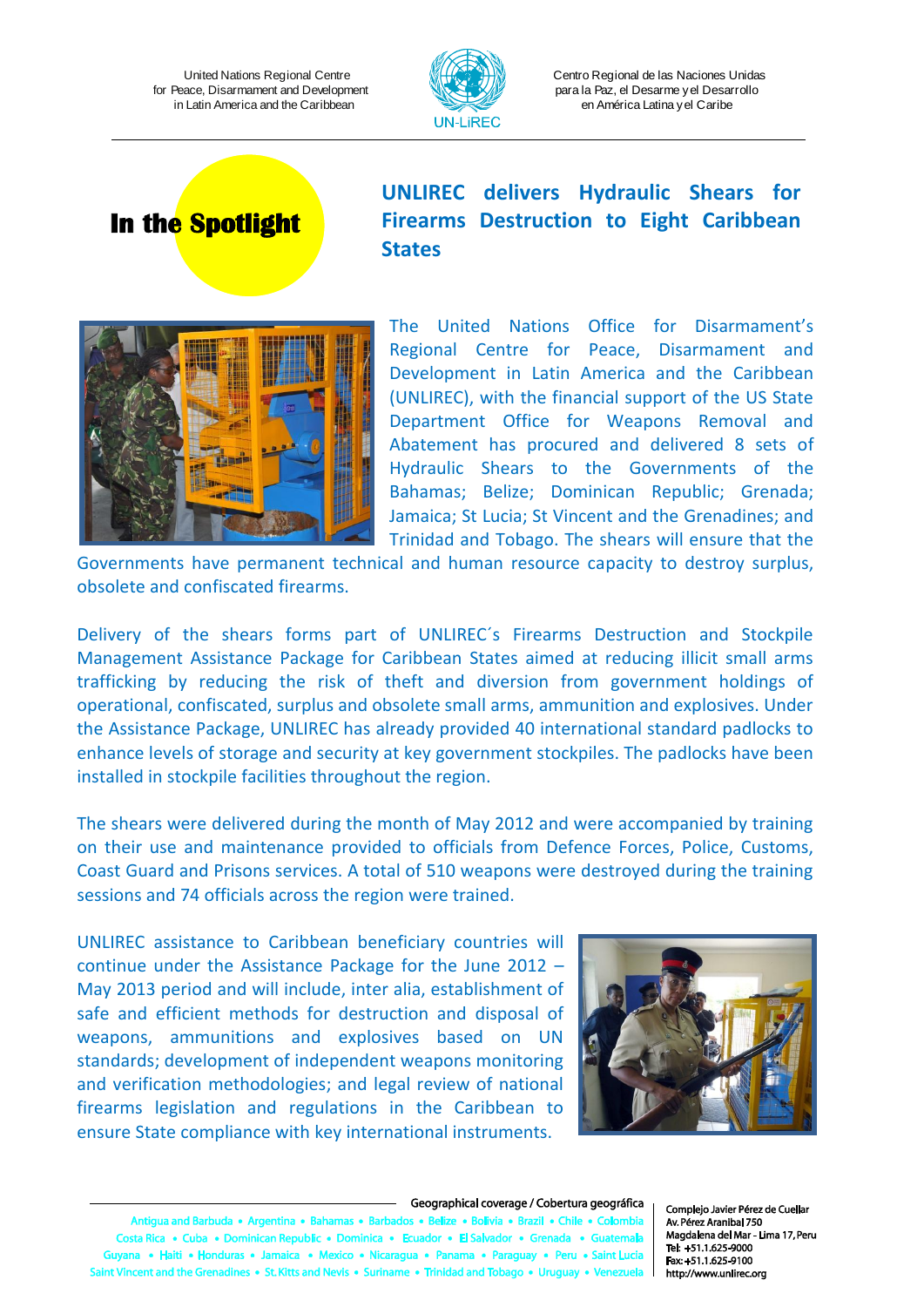

Centro Regional de las Naciones Unidas para la Paz, el Desarme y el Desarrollo en América Latina y el Caribe

#### *Andean Region*

## **UNLIREC and Bolivia Continue Joint Efforts to Bolster the Nation's Legal Small Arms Control Framework**

(La Paz, 26 Apr 2012) – As part of UNLIREC's Andean Assistance Package to enhance public security through crime prevention and firearms control, the Centre organized a legal seminar in collaboration with the Government of Bolivia to outline a series of recommendations on the nation's firearms bill. These recommendations – the result of a legal assessment conducted by UNLIREC in June 2011 – entailed working hand in hand with legislators and policymakers to "dissect" the bill and emit a legal opinion aimed at bolstering the legal framework related to small arms control.



Photo UNLIREC

The legal seminar gave UNLIREC the opportunity to raise awareness on the content and technical aspects of the bill and sensitize those in attendance, including parliamentarians, representatives from the Ministry of Foreign Affairs, the Ministry of Defense, Armed Forces, and the National Police, on their obligations vis-á-vis international firearms instruments. Bolivia summarized its efforts undertaken to date on countering the illicit trafficking in firearms and addressing the scourge of increased armed violence affecting the country and the region as a whole.

UNLIREC has been accompanying Bolivia – the only country in the region to date without a firearms law – in the process of strengthening its legal small arms control framework since 2010 through various assistance initiatives, beginning with a May 2010 legal seminar showcasing the obligations found in international firearms instruments. Government officials and national experts recognize the urgent need to enact the bill of law after more than 11 years of preliminary discussions.

#### Geographical coverage / Cobertura geográfica

uda • Argentina • Bah s • Beli tigua and Barb  $\overline{\text{as}} \cdot \overline{\text{B}}$ e e Rolivia e Brazil e Chile e Colombi ta Rica • Cuba • Dominican Republic • Dominica • Ecu  $or - El Salv$ idor • Gr a • Haiti • Honduras • Jamaica • Mexico • Nicaragua • Panama • Paraguay • Peru • Saint Lu ent and the Grenadines • St. Kitts and Nevis • Suriname • Trinidad and Tob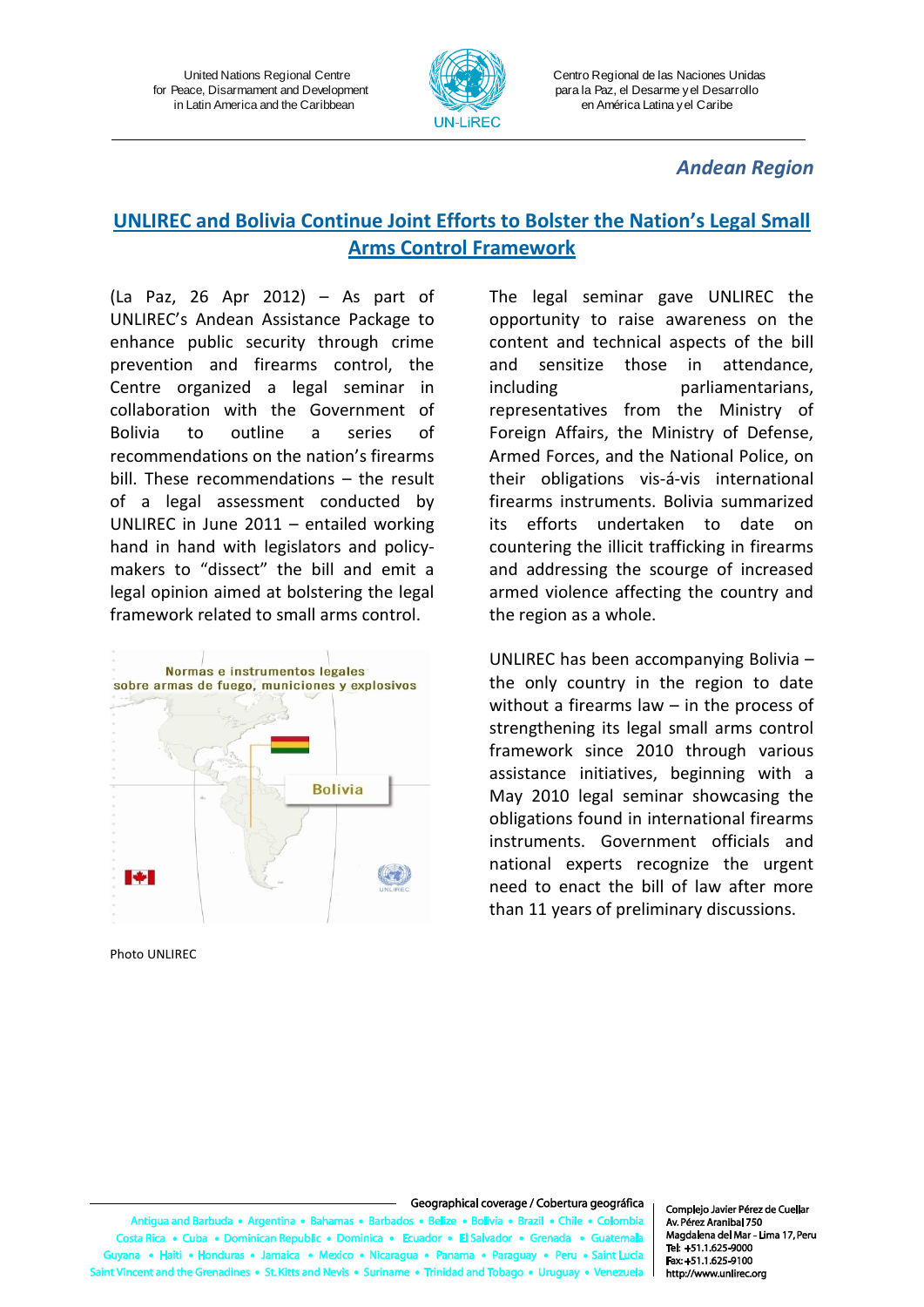

Centro Regional de las Naciones Unidas para la Paz, el Desarme y el Desarrollo en América Latina y el Caribe

## **UNLIREC Urges UNASUR Member States to Synergize Regional Initiatives with Global Agreements**

(Quito, 10-11 May 2012) – The Union of South American Nation's new 'South American Registry on Defence Expenditure" was presented for the first time during an intense two-day strategic thinking forum on defence issues. Discussions revolved around the submissions provided by the 12 UNASUR Member States on military spending for the period 2006-2010. The report indicates that UNASUR countries spent approximately 126 billion dollars on defence during this period. While comparative spending figures indicate that countries notably increased their military spending from 17.6 billion in 2006 to 33.2 billion in 2010. However, these figures must be put into perspective whereby, on average, 58.7% of military spending was used to pay personnel; 23.5%, operations; 17.3%, investment; and 0.5%, research.

The report sustains that the figures do not indicate an "armamentism tendency or a militarization of the region" with defence spending in South America well below other regions of the world (0.91% of GDP).

With the theme of transparency and confidence-building at the forefront of all discussions, UNASUR and the host country, Ecuador, invited UNLIREC to present the UN transparency mechanisms - the UN Register of Conventional Arms and the UN Report on Military Expenditures. UNLIREC went on to stress the need to incorporate and synergize regional initiatives with pre-existing global arrangements. The UN transparency tools are of pivotal importance due to their potential to increase confidence and cooperation between States by contributing to greater openness in military matters.



Photo: Ministry of National Defence, Ecuador

Since the early 1980s, every year the United Nations Office for Disarmament Affairs (UNODA) receives reports on military expenditures from UN Member States and publishes the collected data in an annual report of the Secretary-General. All this year-on-year information on global military expenditures is accessible at UNODA's website [www.un.org/disarmament].

The commitment to report every year on military spending already exists for all countries of the world and UNASUR countries have been dutifully doing so over the years with 85 percent of UNASUR Member States having reported to the UN Register of Conventional Arms at least once since its creation.

The new South American Register on Defense Spending provides a promising opportunity for more intense collaboration between UNASUR and the United Nations to enhance transparency on military expenditures. If effectively organized, both organizations could help avoid overlap and prevent 'reporting fatigue'. In this regard, UNLIREC stands ready to work with UNASUR on exploring future opportunities for convergence and collaboration on this and all confidencebuilding matters.

Geographical coverage / Cobertura geográfica Antigua and Barbuda . Argentina . Bahamas . Barba dos • Belize • Bolivia • Brazil • Chile • Colombia Costa Rica · Cuba · Dominican Republic · Dominica · Ecuador · El Salvador · Gre na • Haiti • Honduras • Jamaica • Mexico • Nicaragua • Panama • Paraguay • Peru • Saint Luc t Vincent and the Grenadines • St. Kitts and Nevis • Suriname • Trinidad and Tobago • Uruguay • Ver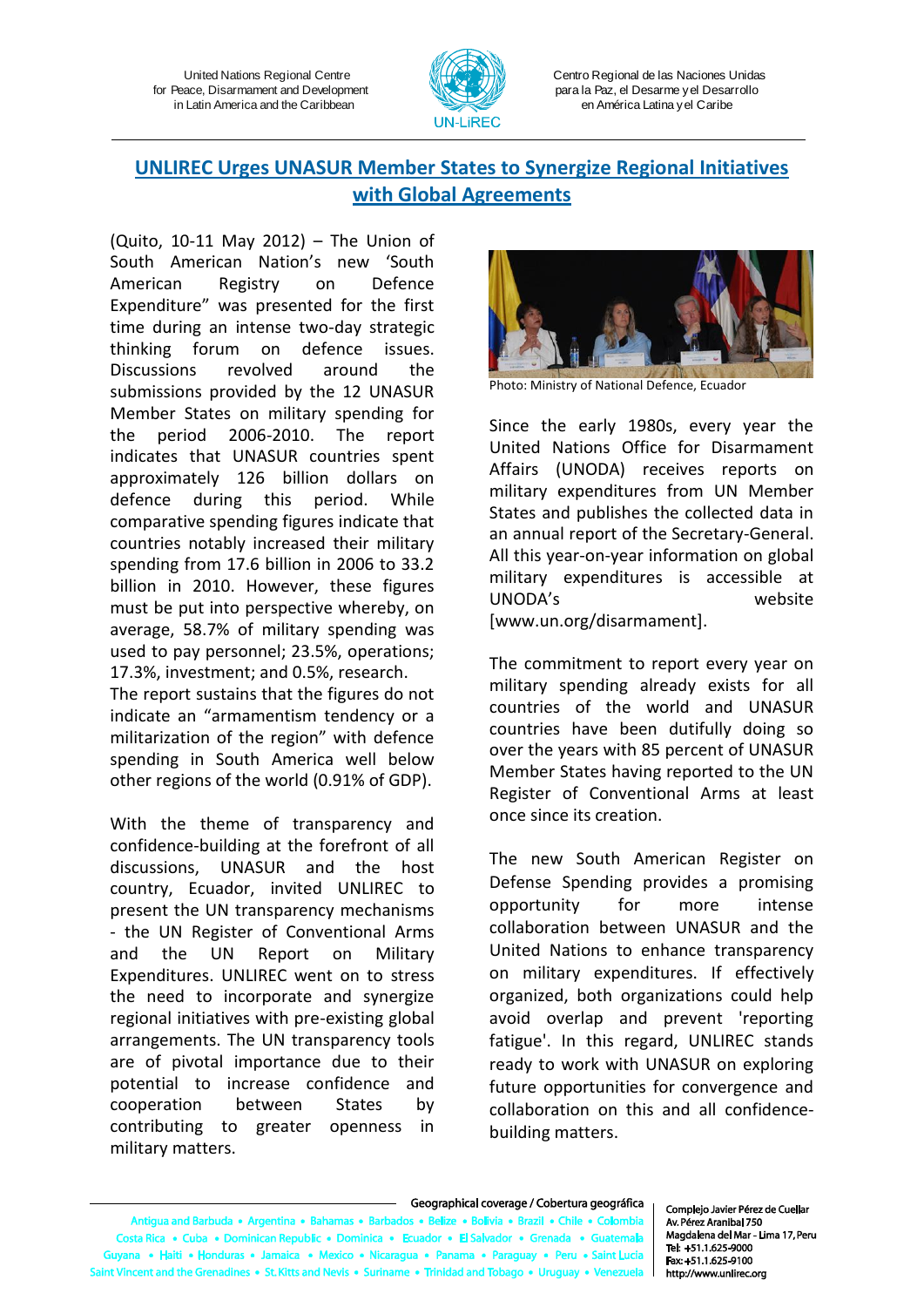

Centro Regional de las Naciones Unidas para la Paz, el Desarme y el Desarrollo en América Latina y el Caribe

## **UNLIREC and VERTIC Assist Government of Ecuador in Implementation of Biological and Toxin Weapons Convention**

(Quito, 26 June 2012) – UNLIREC and its new partner, the Verification, Research, Training and Information Centre (VERTIC), joined forces for the first time in a quest to mutually assist Ecuador in its implementation of the Biological and Toxin Weapons Convention (BTWC). This one-day intense workshop was the result of an official request by the country and was carried out in collaboration with the Ecuadorian Ministry of Defence.



Participants engaged in discussion at the Workshop. Photo: VERTIC

The workshop brought together national representatives from all sectors of the Government to discuss and review the main obligations contained in the BTWC and other related non-proliferation instruments, such as the Chemical Weapons Convention (CWC) and United Nations Security Council Resolution 1540(2004). Representatives from UNLIREC, VERTIC and the 1540 Committee provided national authorities with technical legal guidance for the drafting of new legislation related to weapons of mass destruction based on VERTIC's comprehensive diagnostic comparing national legislation with the provisions found in the BTWC.

The new alliance between UNLIREC and VERTIC will continue to focus on raising awareness among States in the region of the obligations set out under the BTWC and providing legal assistance in the revision and drafting of national legislation to ensure consistency with the obligations found in the Convention, as well as other instruments related to the nonproliferation of weapons of mass destruction.

#### Geographical coverage / Cobertura geográfica

s • Beliz tigua and Barb uda • Argentina • Bah  $\overline{a}$   $\overline{b}$   $\overline{b}$   $\overline{a}$ e e Bolivia e Brazil e Chile e Colombia ta Rica • Cuba • Dominican Republic • Dominica • Ecu ador • Gr  $or - El S<sub>i</sub>$ a • Haiti • Honduras • Jamaica • Mexico • Nicaragua • Panama • Para • Peru • Saint Lu ent and the Grenadines • St. Kitts and Nevis • Suriname • Trinidad and Tob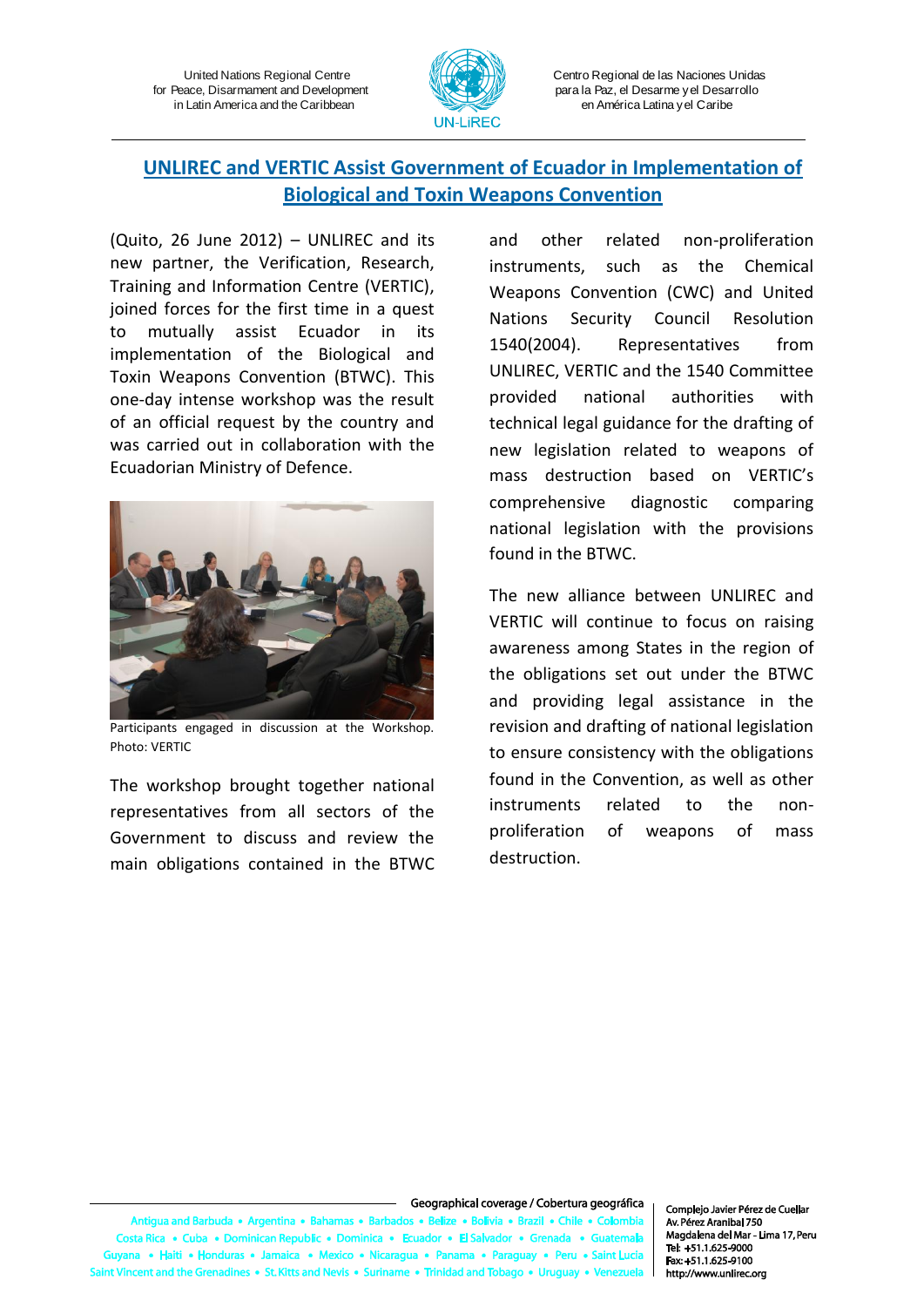

Centro Regional de las Naciones Unidas para la Paz, el Desarme y el Desarrollo en América Latina y el Caribe

### *Regional Initiatives*

# **UNLIREC and OAS Promote Legislative Advances in Combating Illicit Small Arms Trafficking**

(Washington, 14-15 May 2012) – UNLIREC was invited by the Organization of American States – one of its long-standing partners in the region – to contribute to discussions on the advances made in 2010-2011 on the implementation of the CIFTA Convention. In this regard, UNLIREC summarized to the CIFTA Consultative Committee its institutional capacitybuilding, legal assistance and advocacy efforts to assist States in the region in combating illicit trafficking in small arms, ammunition, and explosives.

As well, given the emphasis made by States present on the legislative advances to combat this scourge, UNLIREC was opportunely called upon to present the 13 comparative legal studies it undertook throughout 2011 in Central and South America of which 12 were commissioned by the OAS. Comparative studies such as these allow for insight into how national

firearms legislations comply with the obligations found in international disarmament instruments. These studies were the result of intense hand-in-hand work with participating States to revise national small arms legislation with a view to identifying and addressing legal gaps and thus avoid impunity in cases related to illicit small arms trafficking. Ultimately, the legal studies aim at promoting a more harmonized regional approach to addressing the threat posed by illicit firearms.

Several delegations praised UNLIREC`s activities in the field and highlighted the important role the Centre plays in the region as the principal UN entity providing SALW assistance. The CIFTA Secretariat likewise joined States in acknowledging the valuable partnership it enjoys with UNLIREC on small arms-related legal matters.



Logos of the OAS and UNLIREC

Geographical coverage / Cobertura geográfica

da • Argentina • Ba s a Rel e Bolivia e Brazil e Chile e Color ua and Barl ta Rica · Cuba · Dominican Rep ublic . Don inica • Fcu  $r = FlS$ kico • Nicaragu a • Haiti • Honduras • Jamaica • Me a • Pana ima • Par • Peru • Saint Lu ent and the Grenadii nes • St. Kitts and Nevis • Suriname • Trinidad and Tol